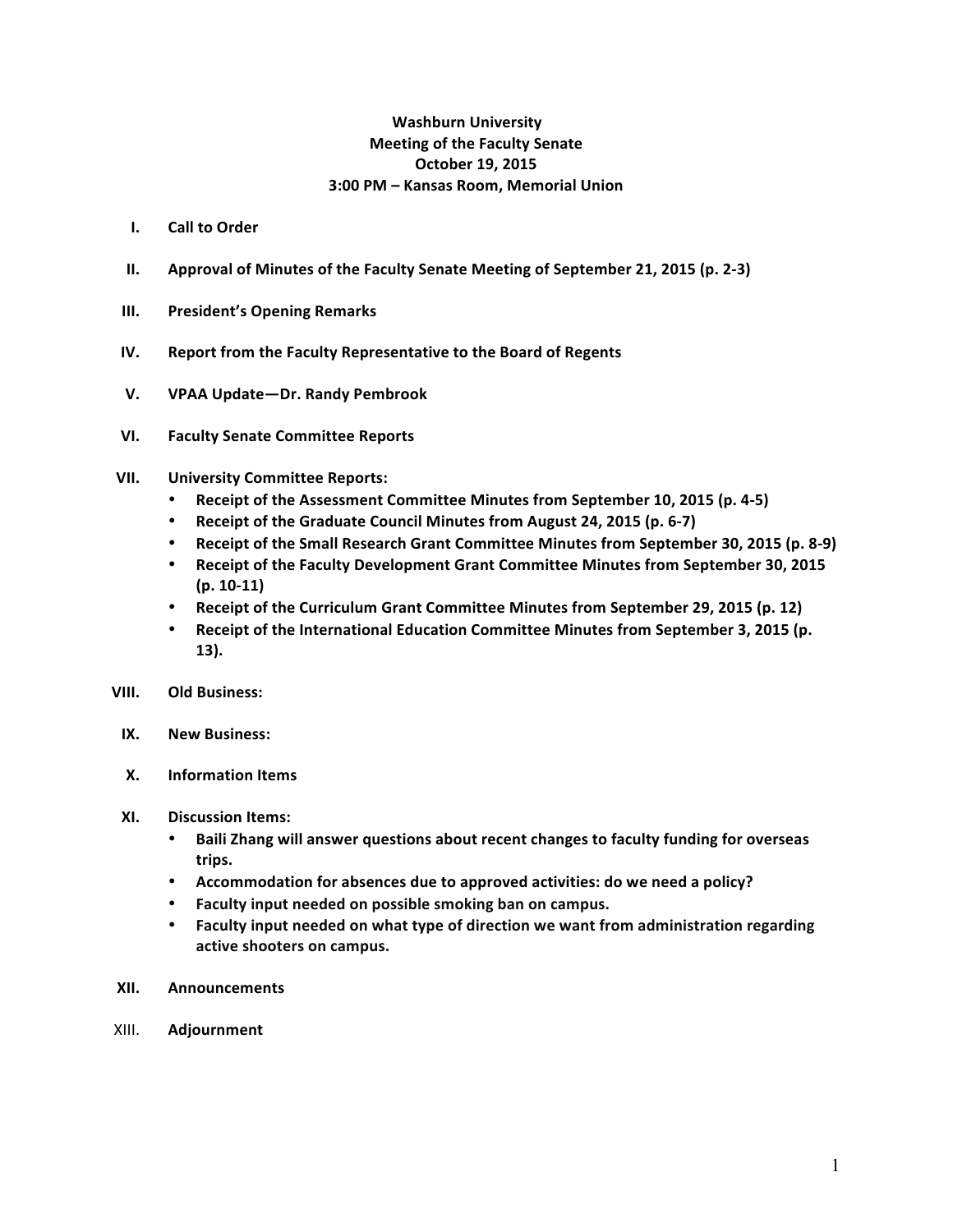## **Washburn University Meeting of the Faculty Senate September 21, 2015 3:00 PM – Henderson Hall, Room 112**

PRESENT: Alexander (Rebecca), Alexander (Ryan), Ball, Farwell, Francis, Garritano, Jackson, Kwak, Leung, Mansfield, Mastrosimone, Memmer, Moddelmog, Palbicke, Pembrook, Petersen, Porta, Routsong, Russell, Sadikot, Sanchez, Schnoebelen, Scofield, Smith, Sourgens, Stacey, Steinroetter, **Stevenson, Tutwiler, Weiner, Wohl, Worsely, Zwikstra**

ABSENT: Childers, Mapp, McHenry, Mechtly, Stevens, Treinen,

**GUESTS: McGuire, Gleason**

- **I.** President Ball called the meeting to order at 3:02pm.
- **II.** The Minutes of the Faculty Senate Meeting of August 31, 2015 were approved.
- **III.** President's Opening Remarks: None
- **IV. Report from the Faculty Representative to the Board of Regents: None**
- **V. VPAA Update—Dr. Randy Pembrook:**
	- On November 2, the new forensics building ribbon cutting ceremony will take place. On November 3, Washburn employees will be able to tour the building.
	- Raises: Most will get the 1.8% increase. For 12-month contract employees, the raise will appear on October paycheck. 9- and 10-month contract employees, the raise will appear on **the November paycheck. Staff members will see the increase on their October 16<sup>th</sup> paychecks.**
	- The enrollment situation continues to be a topic. The Washburn Board of Regents will meet this Thursday about enrollment, after which the data will be made public.
	- **Executive staff is discussing parking issues for faculty and staff, hoping to improve** communication about this and policies that may be put in place that help when we have events on campus.
	- There is a new Elevator committee headed by Cynthia Hornberger and Pam Foster. If you have questions or concerns, please share them with either of them.
	- There will be a going away reception on November 11, 2015 for Margaret Wood.
	- Donna Lacey in the VPAA office is also retiring at the end of the year; there will be a going away party reception for her on December 3, 2015.
	- The fall annual faculty dinner will be on November 16, 2015.
- **VI. Faculty Senate Committee Reports**
	- The Academic Affairs Committee Minutes from April 13, 2015 were approved.
	- The Academic Affairs Committee Minutes from September 14, 2015 were approved.
- **VII. University Committee Reports:**
	- The Graduate Council Minutes from April 30, 2015 were received.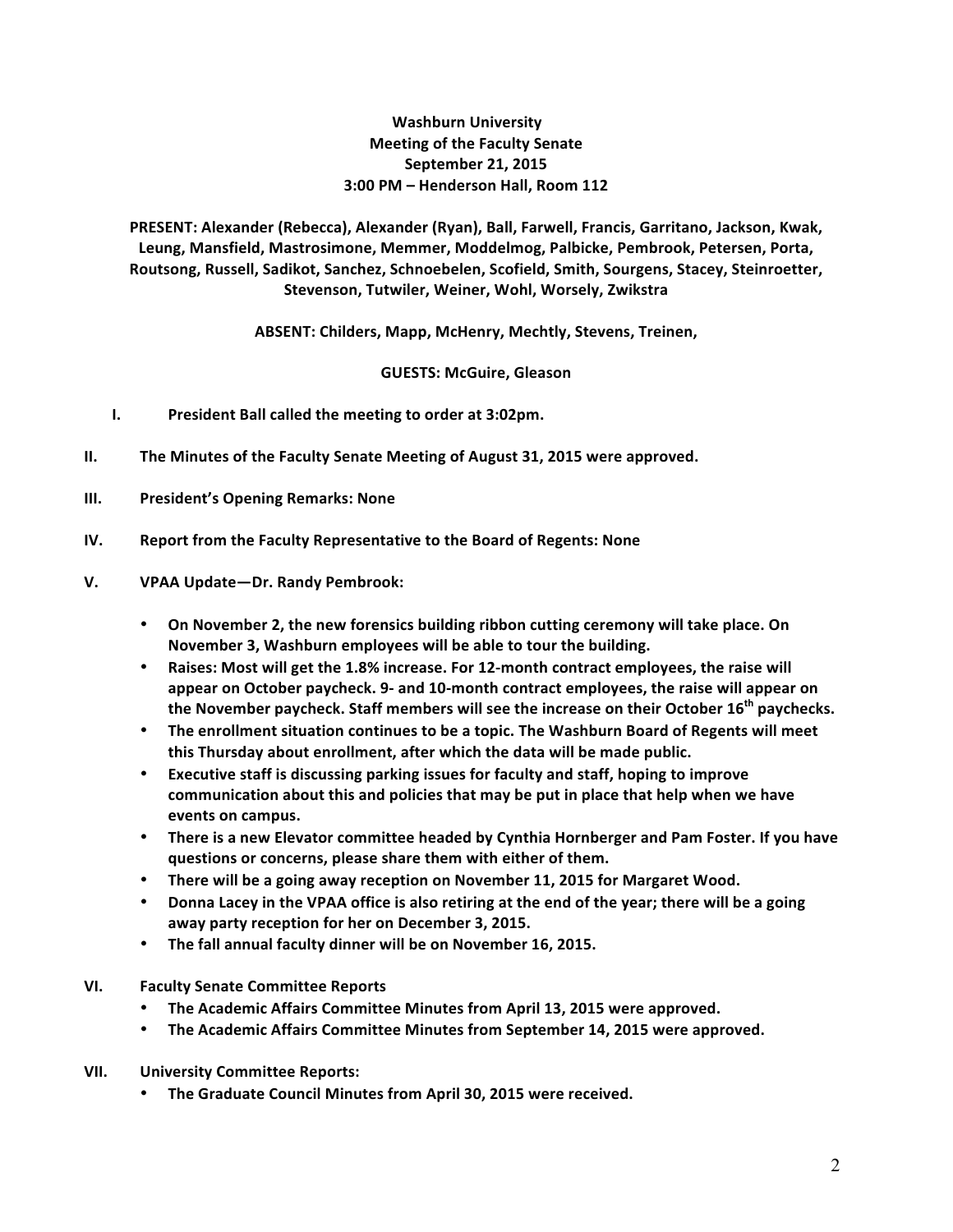- The International Education Committee Minutes from April 30, 2015 were received.
- The Honors Advisory Board Minutes from April 1, 2015 were received.
- The Assessment Committee Minutes from April 23, 2015 were received.

#### **VIII. Old Business:**

- 16-1 Honors Tiered System; this item was presented by Michael McGuire, Director of the Honor's Program. Petersen asked if the designation appeared on the student transcript; McGuire said that it would though he wasn't aware about exactly where it would appear. Wohl asked about what he meant by "High Honors Service." McGuire said that they needed **100 hours of involvement. Ball noted that tracking is needed. Routsong wondered who would** track this. McGuire said he would oversee it through the student honors council. The Agenda **item was passed.**
- 16-2 LE Certificate-Baccalaureate Options was presented by Michael Gleason, Director of the Leadership Institute. Petersen wondered about the credit hours required of the associate degree as the certificate may ask students to have too many hours. Gleason noted that many of the hours could come from cross-listed courses that are currently part of the AA program the student is pursuing. The Agenda item was passed.
- **IX. New Business:** 
	- Moddelmog proposed we move the International Education Committee Minutes to New Business to discuss the new funding policy passed at that meeting; the Senate approved. The funding had been changed to be less inclusive of all international activities/trips by faculty members unless they present at an academic conference while abroad. Petersen wondered if we should move this as a motion to reconsider the change. Ball said he could make that motion if he wanted to. Petersen noted that there are unknown pieces of this discussion that we are not privy to; he noted that we could invite the chair of the international committee to come talk to us about the decision making process. Russell said we could both talk to colleagues as well, but also ask the committee chair about the change. It was decided that Ball would e-mail Baili Zhang, chair of the International Education committee to invite him to the **next meeting of the Senate in October.**
- **X. Information Items: None**
- **XI. Discussion Items: None**
- **XII. Announcements: None**
- XIII. President Bell adjourned the meeting at 3:31pm.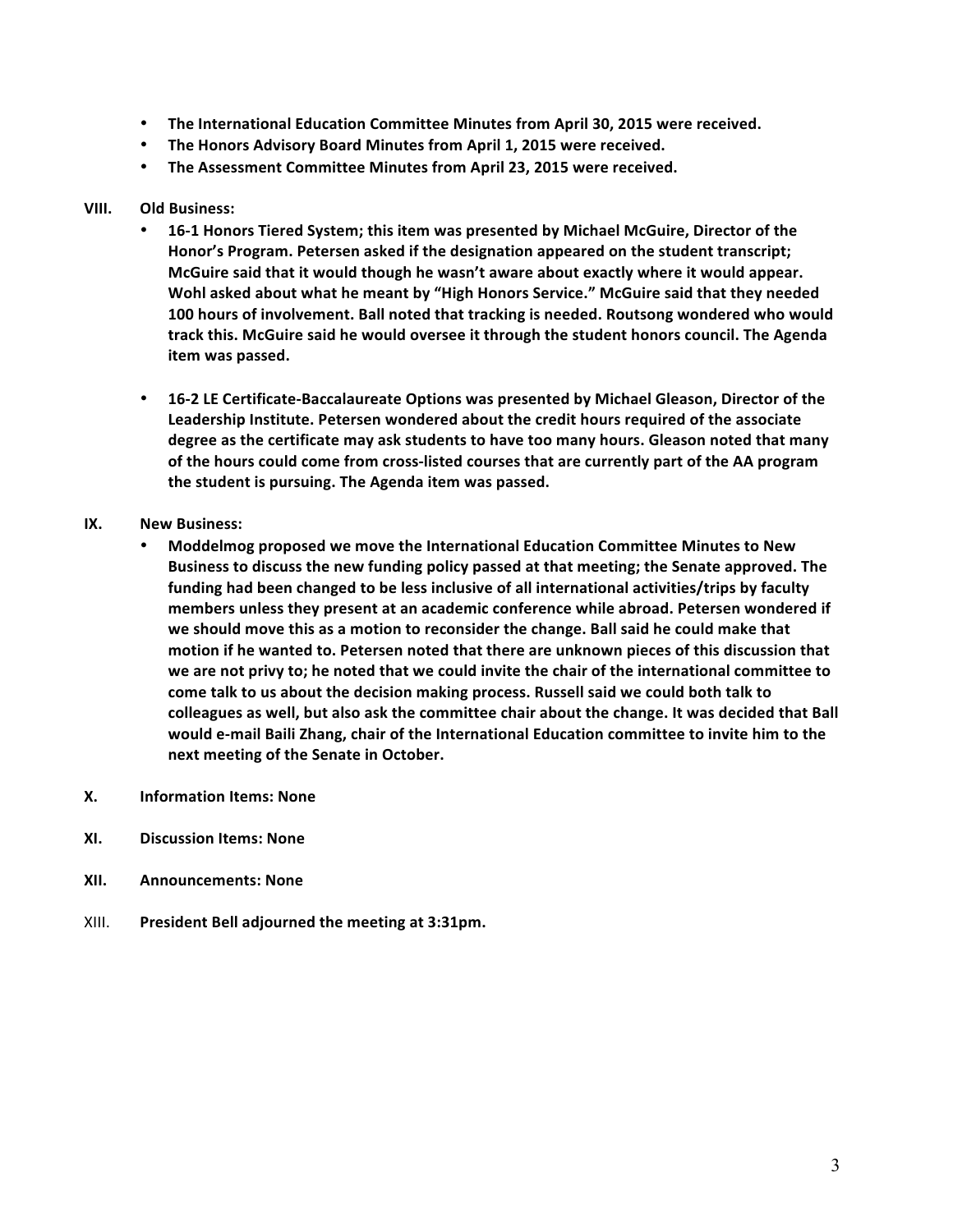#### **MINUTES**

#### **ASSESSMENT COMMITTEE**

Thursday, September 10, 2015

Lincoln Room  $- 2:30$  p.m.

Present: Vickie Kelly (Chair), Melanie Burdick, Kayla Carter, Emily Grant, Karen Kapusta-Pofahl, Elaine Lewis, Amy Memmer, Sean Stacey, Clayton Tatro, Margaret Wood and CJ Crawford (administrative support). Absent: Jane Carpenter, Sarah Cook, Gloria Dye (Sabbatical), Bob Handley, Tom Hickman, Denise Ottinger, Maria Stover, and Nancy Tate.

Introduction of new members.

It was moved by Melanie Burdick and seconded by Emily Grant to approve the April 23, 2015 minutes as distributed, and the motion was unanimously approved.

#### STATUS OF PLANS AND REPORT REVIEW ~ FUTURE TIMELINE AND PROCESS FOR REVIEW

The majority of the Assessment Plans and Reports have been reviewed. About 50% of the ratings have been sent out. The remaining ratings will be sent by the end of September.

Vickie thanked everyone who was able to attend the Assessment Retreat in July. The timing of the retreat isn't the best and Vickie asked for suggestions on a better time to meet and improving the review process. This year was a little more time consuming since all Assessment Plans were reviewed in addition to the Annual Reports. In the future, only Assessment Plans that are updated will need to be reviewed in addition to all Annual Reports.

Options were discussed. It was requested that committee members be given their assignments prior to the review meeting so they could review the documents in advance. There were also suggestions for the review to happen after the first of August to accommodate 9-month faculty on the committee, possibly meet on a Saturday after the semester begins, and have some committee members assigned as reviewers for Plans and some assigned as reviewers for the Annual Reports. A later review would most likely mean that ratings wouldn't be distributed until October – would this be a problem for departments? Vickie asked everyone to think of ideas for discussion at future meetings.

The committee will review the rubrics at the last meeting of the academic year to prepare everyone for the review.

#### **COMMITTEE RESPONSIBILITIES AND LIAISONS**

Assigning committee mentors to department liaisons hasn't worked as well as hoped over the last few years. This will be discontinued for at least this year. Vickie is meeting with several departments who either request a meeting or have been identified as needing assistance. If anyone on the committee is interested in accompanying her on a department visit, please let her know.

Co-curricular areas need to set up their Plans by the end of this year. Vickie has met with several areas already and progress is being made.

AALHE, an Assessment organization we belong to, is holding a Webinar on co-curricular assessment. Everyone is invited to attend on Friday, September 18 in the Cottonwood Room from 2P-4P. Due to limited seating, please RSVP to Vickie.

#### **SCHEDULING OF ASSESSMENT EXTRAVAGANZA**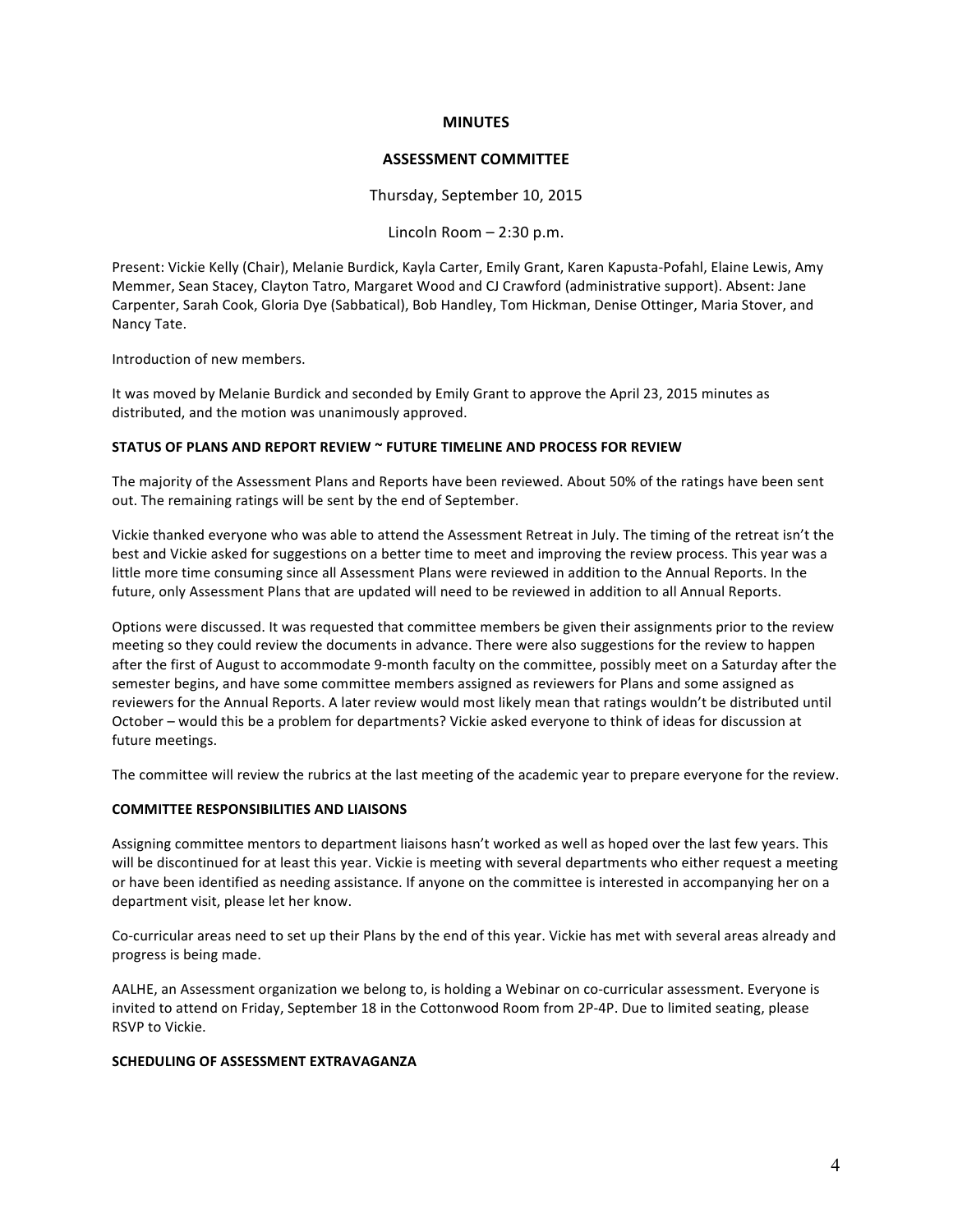There was a discussion on when the Extravaganza would be held  $-$  November or January  $-$  and what it would entail. The VPAA office would like to focus on USLOs, including the testing that has been and will be done and share the results of testing that has been completed, but the timing of a November event won't work. Vickie and Margaret will meet to discuss and report back to the committee in October.

#### **C-TEL OCTOBER ASSESSMENT PRESENTATIONS**

October is Assessment month for C-Tel. Margaret, Vickie, and Melanie will be presenting at workshops on various assessment topics.

### **ASSESSMENT WEB SITE**

The web site (Washburn.edu/assessment) is still a work in progress. CJ reviewed the pages and content as it currently stands. Vickie asked committee members for help in providing rubrics or other helpful suggestions for the Assessment Training and Tools page. Hopefully by the end of October, the other pages will be up-to-date, including public access to all Assessment Plans. If anyone has any other suggestions for the Assessment web site, please let Vickie know.

CJ also reviewed how subfolders are set up in the Assessment folder on the shared drive.

### **OTHER**

A subcommittee, Vickie, Melanie, Karen, Kayla and Margaret will be meeting in the next couple of weeks to review fall applications for Assessment Grants and will give a report at the October meeting.

The meeting adjourned.

**NEXT MEETING:** Thursday, October 15 @ 2:30P - Lincoln Room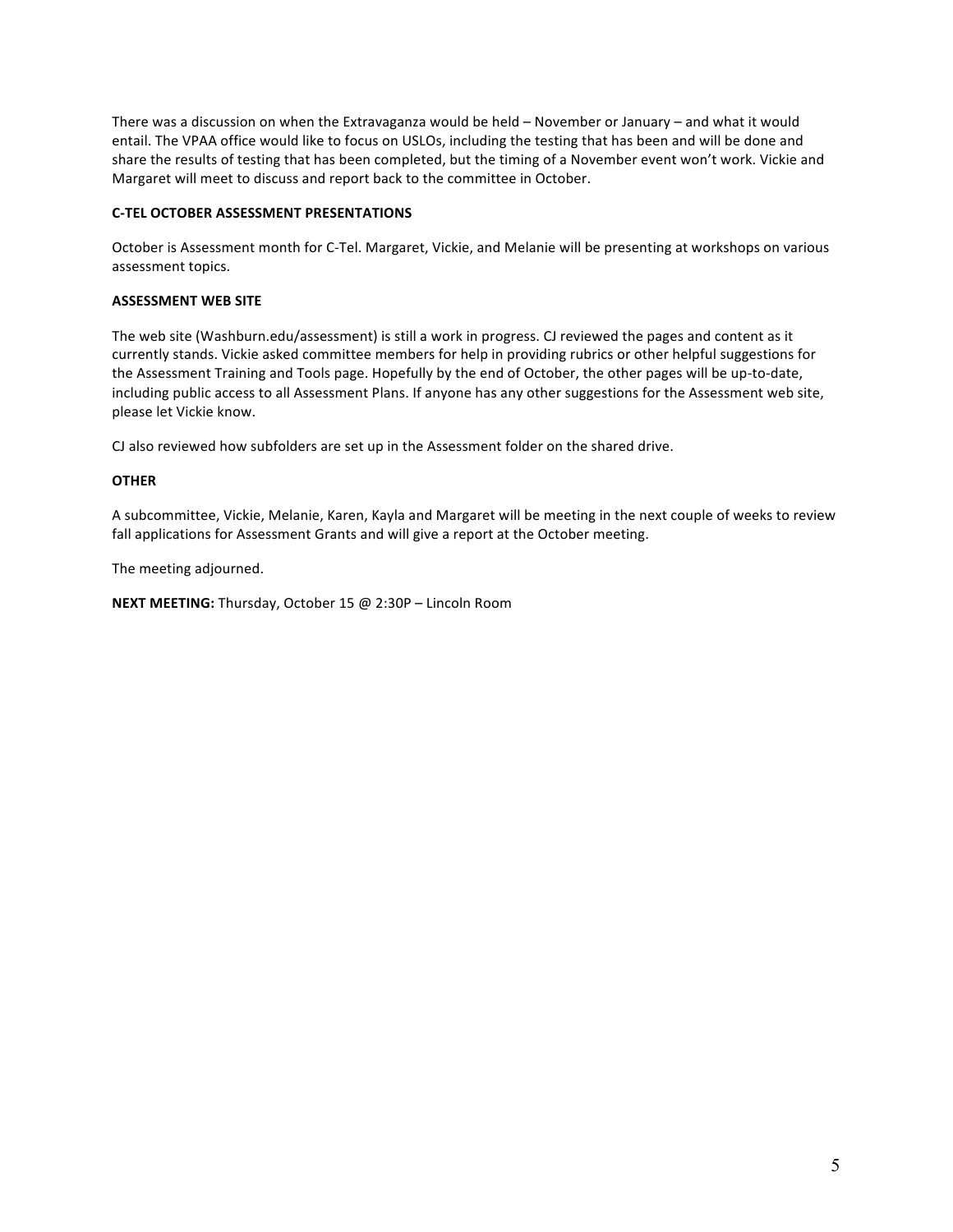Graduate Council Agenda August 24, 2015  $12:00 - 1:00$  p.m.

Graduate Committee members Present: Aida Alaka, (SOL) (ex-officio), Bob Boncella (MBA), Julie Boydston (PY), Patricia Dahl (CJ), Vickie Kelly (MHS), Bobbe Mansfield (MSN), Bruce Mactavish (MLS), Michael Rettig (MED), Tim Peterson (ex-officio), Brenda Patzel (MHNP-SON), Blake Porter (WSGA), Bassima Schbley (SW), Jim Schnoebelen (Fac. Senate), Kayla Waters (HS), Kelley Weber (Mabee)

Bob Boncella opened the meeting with introductions.

- 1. Approval of Meeting Minutes from April 30, 2015 The April 30, 2015 minutes were submitted to the committee previously with a request they review these prior to the meeting. A motion and second to discuss, then approve the minutes were made. All approved said minutes.
- 2. Election of Chair (as per Faculty Handbook) Bob asked for nominations for chair of the graduate council committee, as per the faculty handbook. Bruce Mactavish nominated Michael Rettig and provided a brief overview of Michael's experience for this position.

No further nominations were made, therefore nominations were closed. A motion was made to accept the nomination and approve such. All approved and welcomed Michael as the chair for the upcoming 2015-2016 academic year.

3. Adoption/Implementation of Graduate Admission Software Application (Tim Peterson)

Chair Michael Rettig opened this item by thanking Tim Peterson for his work regarding the graduate application process. He asked Tim to provide an overview of the various attachments to e-mails that have been sent to the graduate council committee members. Tim offered an historical overview and then provided specifics of the CollegeNet program. Tim also discussed the implementation timeline with CollegeNet. (Handout)

Tim mentioned the following items of interest:

- First year cost for the program is \$8000 and initial one year startup fee of \$1000. This annual fee includes the application and generic reference form.
- Customization of the reference form is an annual fee.
- A single application will cover all of the demographic information for the various departments, and then once a specific program is picked by the student, the application takes the student to that program to complete discipline specific information. This also works if the student choses to change their graduate study.
- The student is admitted by the program, the program contact will then provide that information to the Student One Stop, and then the student must provide an transcript to the One Stop in order to be accepted to the University and to have an account created (which causes a WIN to be processed).
- Additional documents can be attached to the application.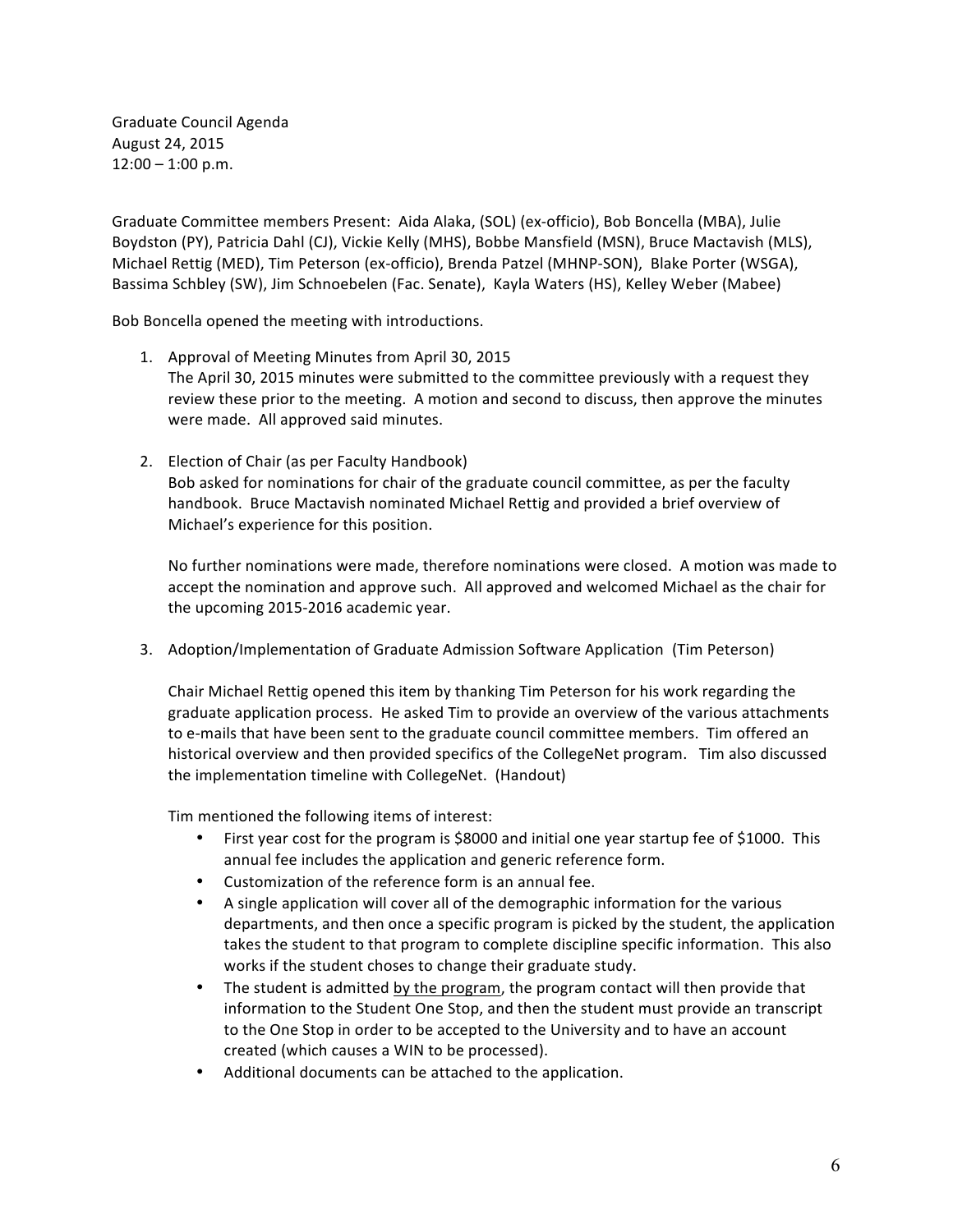- Application fee is collected at the time they submit the application, unless there is a fee waiver process. Payment is credit/debit, e-check, PayPal.
- Multiple deadlines will be possible and will be set by each department. Tim indicated this process will be effective November 30 therefore applications submitted prior to this through the current (paper) process will be accepted.
- International student process is still being discussed.
- Each graduate program will designate one person who will have an online account to get information for their specific discipline.
- All departments should have the CollegeNet application link on their web pages. This link will be found on the graduate programs page, each department web page and admissions.

Questions that Tim will continue to resolve involve:

- 1. Can students who are veterans have the VA pay and how does this happen?
- 2. On the reference letter, could the reference letter be very generic and then have clarifying paragraphs per department/School.
- 3. How will the cost be covered?

A motion to accept CollegeNet was made; it was seconded and all approved.

Tim requested that each department go through their requirements and tell Tim what is needed/not needed by Friday, August 28, 2015.

Patricia Dahl announced the School of Applied Studies will have a Graduate programs open house on Sept. 1 from 3:00 -6:00 in the second floor lounge. They are creating a "zoom room" for online students to participate.

Prior to adjourning, Michael asked for future topics for discussion. Items mentioned include:

- 1. Continuous enrollment policy
- 2. Discussion of consistent practices across units:
- International students
- 3. Course numbers
- 4. Marketing-update on work done to date Set priorities on where we want to grow 40% of undergrads received WU degree and market to graduate

Adjourned at 12:55 p.m.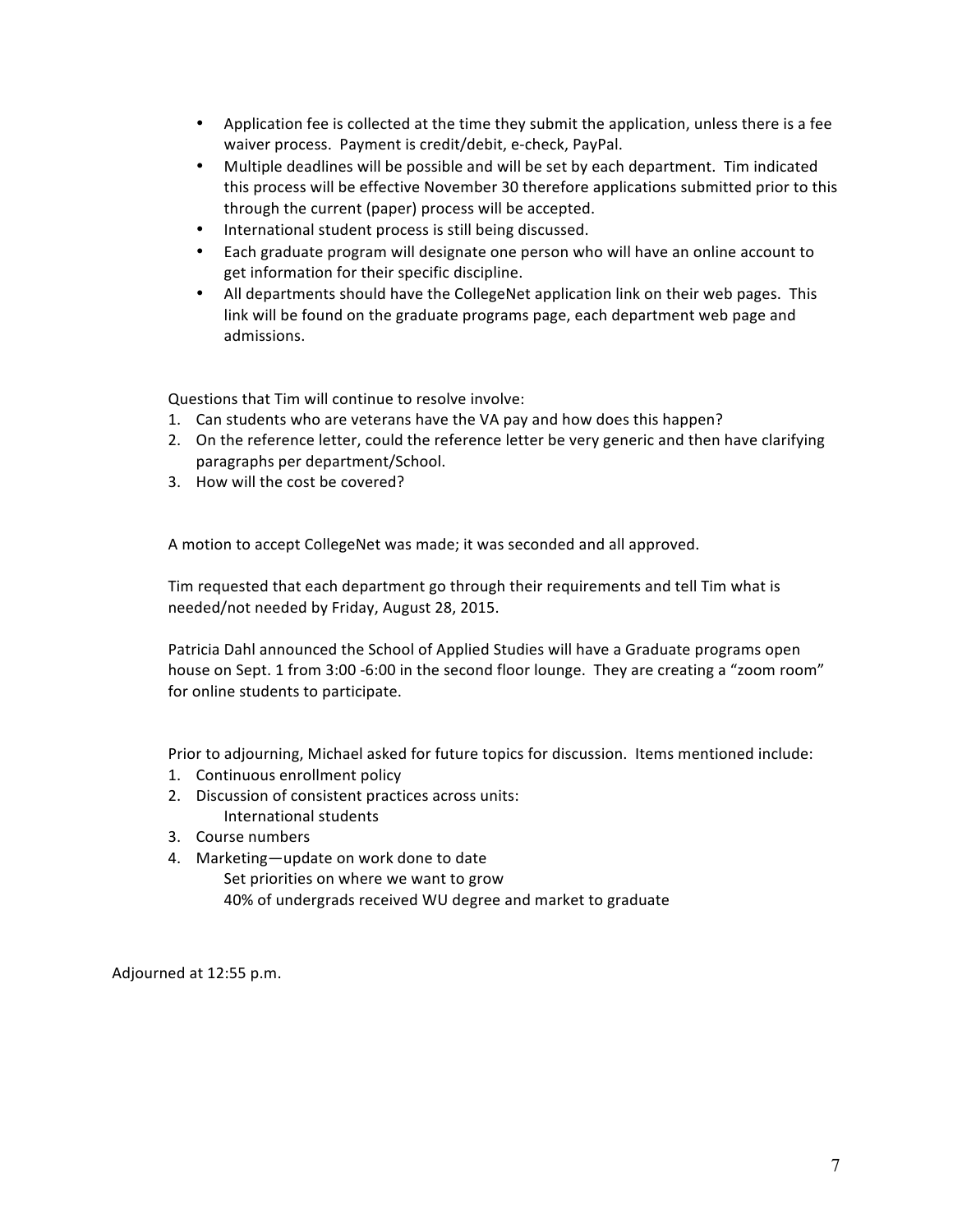# **Small Research Grant Committee Meeting**

September 30, 2015

Due to scheduling conflicts, It was decided to review 11 small research grant applications via electronic format; voting was also accomplished by electronic means. A summary of the applications received and the committee decision regarding each application follows:

# **Small Research Grant Applications:**

| <b>Averill, Tom</b>    | Requested: \$407.76                                                                      | <b>Fully Awarded</b> |  |
|------------------------|------------------------------------------------------------------------------------------|----------------------|--|
| Proposal:              | Request is to support multiple trips to conduct research for novel.                      |                      |  |
|                        |                                                                                          |                      |  |
| <b>Bayens, Gary</b>    | Requested \$2104.25                                                                      | <b>Fully Awarded</b> |  |
| Proposal:              | Presenting research at a conference regarding the relationship between the CJ            |                      |  |
|                        | internships and knowledge domains using a STEM instrument.                               |                      |  |
| Beier, Benjamin        | Requested \$3000                                                                         | Fully Awarded        |  |
| Proposal:              | Request is to participate in a seminar and then draft a paper on More's use of genre and |                      |  |
|                        | classical sources in Utopia.                                                             |                      |  |
| Boydston, Julie        | Requested \$2,962.50                                                                     | <b>Fully Awarded</b> |  |
| Proposal:              | Request is to have release time, support and materials in revising an academic book for  |                      |  |
|                        | training and clinical purposes.                                                          |                      |  |
| Duncan, Angela         | Requested \$2,050                                                                        | <b>Fully Awarded</b> |  |
| Proposal:              | Requested funds to attend a training program, registration/travel, mobile applications   |                      |  |
|                        | and a survey license to access the convenience of and effectiveness of mobile            |                      |  |
|                        | applications and adapted MBSR programs.                                                  |                      |  |
| Grant, Erin            | Requested \$2104.25                                                                      | <b>Fully Awarded</b> |  |
| Proposal:              | Presenting research at a conference regarding the relationship between the CJ            |                      |  |
|                        | internships and knowledge domains using a STEM instrument.                               |                      |  |
| <b>Head, Danielle</b>  | Requested \$3,000                                                                        | <b>Fully Awarded</b> |  |
| Proposal:              | Requested funds for travel to continue development of an ongoing project, Within and     |                      |  |
|                        | Without, which explores how photography and the mediation of historical events has       |                      |  |
|                        | altered the understanding of the past.                                                   |                      |  |
| <b>Rettig, Michael</b> | Requested \$1,186                                                                        | <b>Fully Awarded</b> |  |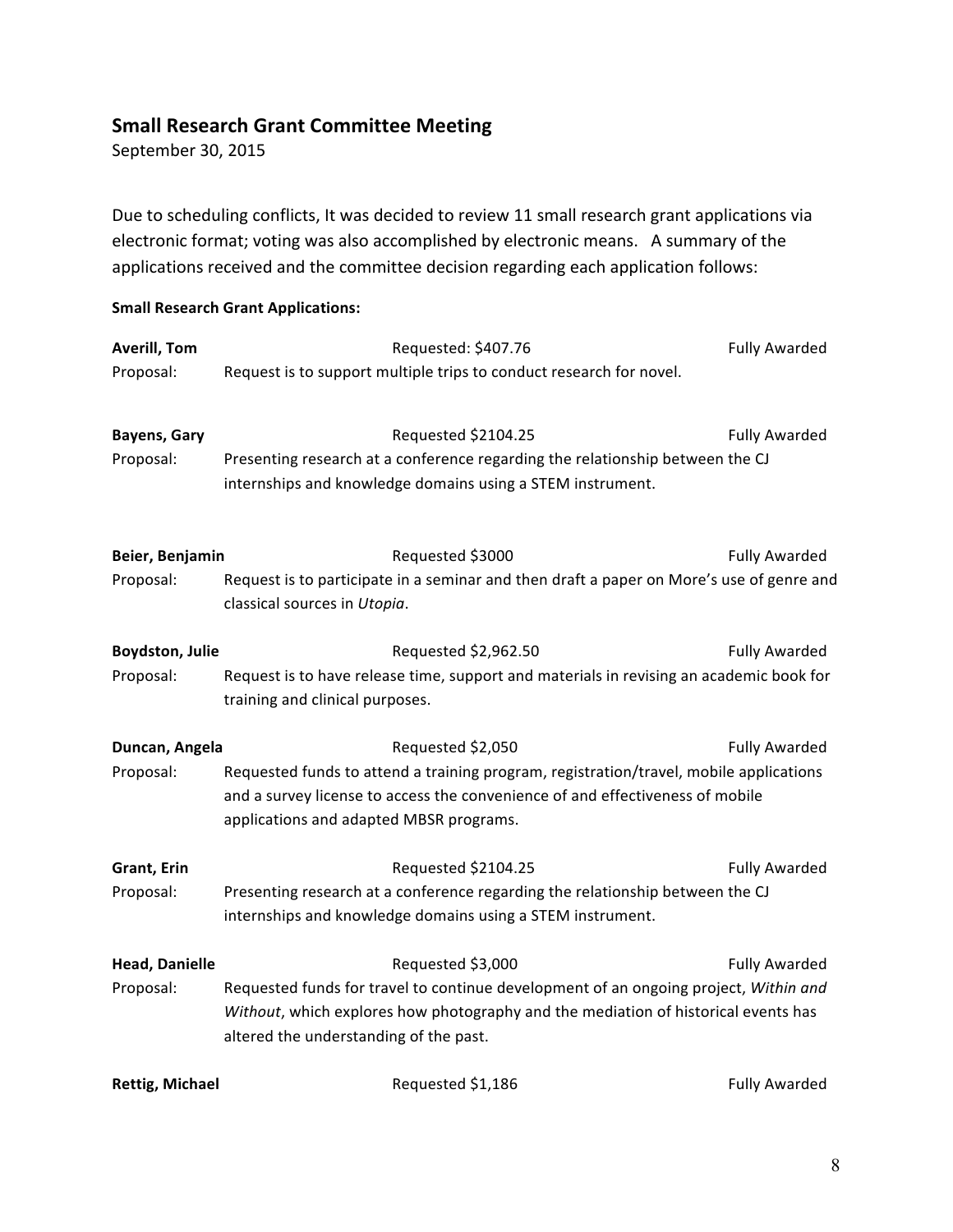| Proposal:                 | Conduct research regarding how young children with disabilities display the same<br>degree of moral development as typically developing children. |                                                                                   |                      |  |
|---------------------------|---------------------------------------------------------------------------------------------------------------------------------------------------|-----------------------------------------------------------------------------------|----------------------|--|
| Smith, Ian                | Requested \$800                                                                                                                                   | Fully Awarded                                                                     |                      |  |
| Proposal:                 | Requested funds to pay for the preparation of a book index                                                                                        |                                                                                   |                      |  |
|                           | Steffen, Cherry and McConnell-Farmer, Judy                                                                                                        | Requested \$2,954.73                                                              | <b>Fully Awarded</b> |  |
| Proposal:                 | children.                                                                                                                                         | Requested funds to conduct the first phase designed to explore STEM education for |                      |  |
| <b>Sullivan, Courtney</b> |                                                                                                                                                   | Requested \$400                                                                   | <b>Fully Awarded</b> |  |
| Proposal:                 |                                                                                                                                                   | Requested funds to pay a professional indexer to create a book index              |                      |  |

## **Summary**

The total amount awarded during this meeting: \$20,969.49. The total awarded during the first committee meeting (for FY16) was \$25,823. A total of \$46,792.49 in small research grant monies were awarded to 18 faculty members in the academic year.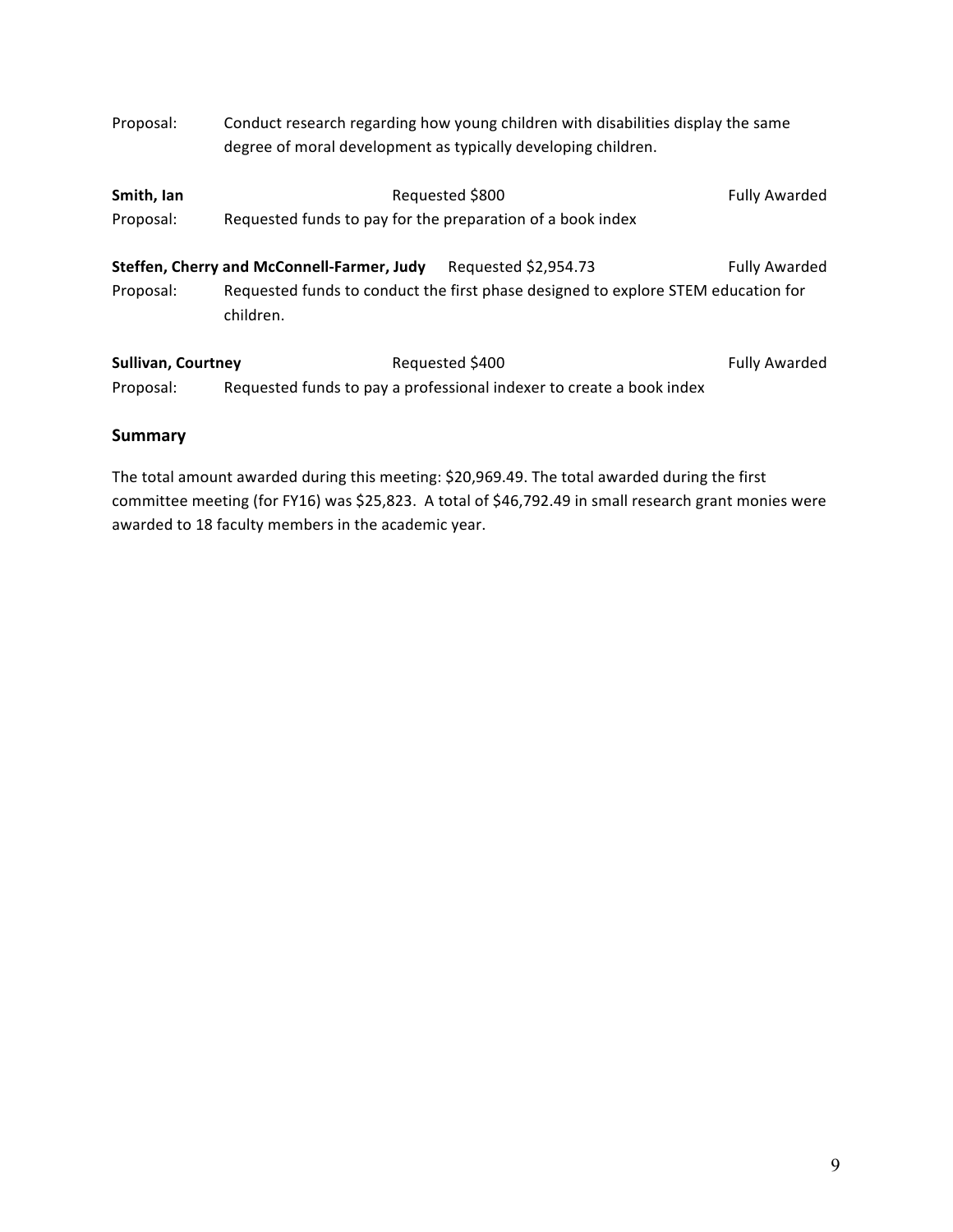# **Faculty Development Grant Committee**

### **September 30, 2015**

### **Meeting Notes**

This is the second meeting of the Faculty Development Grant Committee for FY16. The committee received a total of 21 grant applications totaling \$9909.69. One application was withdrawn prior to the committee meeting.

After a great deal of discussion regarding criteria and available funding, the committee made decisions on the remaining 20 applications. A summary of the applications received and the committee decision regarding each application follow:

| <b>Ryan Alexander</b> | \$500.00                                                                      | Awarded fully |
|-----------------------|-------------------------------------------------------------------------------|---------------|
| Purpose:              | Travel to a national conference to present.                                   |               |
| <b>Kandis Barker</b>  | \$464.00                                                                      | Awarded fully |
| Purpose:<br>workshops | Travel to a conference, receive an award on behalf of the Mulvane, and attend |               |
| <b>Gary Bayens</b>    | \$500.00                                                                      | Denied        |
| Purpose:              | Travel to a national conference to present                                    |               |
| <b>Elise Blas</b>     | \$500.00                                                                      | Awarded fully |
| Purpose:              | Travel to a national conference to attend                                     |               |
| <b>Patricia Dahl</b>  | \$500.00                                                                      | Awarded fully |
| Purpose:              | Travel to a national conference to present                                    |               |
| <b>April Dohrman</b>  | \$500.00                                                                      | Awarded fully |
| Purpose:              | Travel to a national conference to present                                    |               |
| <b>Ross Friesen</b>   | \$500.00                                                                      | Awarded fully |
| Purpose:              | Travel to a national conference to present                                    |               |
| <b>Erin Grant</b>     | \$500.00                                                                      | Denied        |
| Purpose:              | Travel to a national conference to present                                    |               |
| <b>Park Lockwood</b>  | \$500.00                                                                      | Awarded fully |
| Purpose:              | Travel to a national conference to attend                                     |               |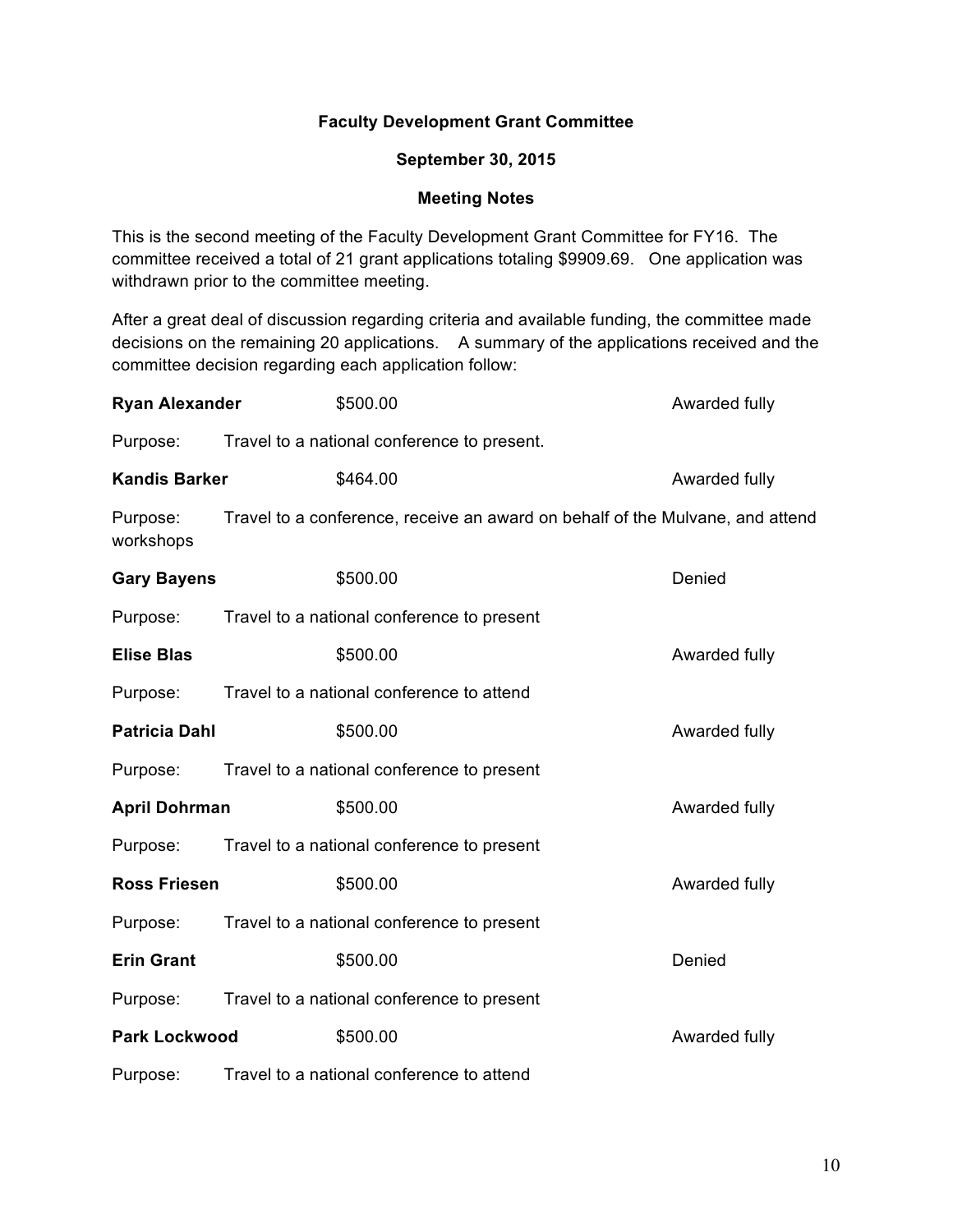| <b>Judy McConnell-Farmer</b> |                                           | \$500.00                                                                         | Awarded fully |
|------------------------------|-------------------------------------------|----------------------------------------------------------------------------------|---------------|
| Purpose:                     | Travel to a national conference to attend |                                                                                  |               |
| <b>Diane McMillen</b>        |                                           | \$500.00                                                                         | Awarded fully |
| Purpose:                     |                                           | Travel to a national conference to present                                       |               |
| <b>Amy Memmer</b>            |                                           | \$500.00                                                                         | Awarded fully |
| Purpose:                     |                                           | Travel to a national conference to present                                       |               |
| <b>Margie Miller</b>         |                                           | \$500.00                                                                         | Awarded fully |
| Purpose:                     |                                           | Travel to a national conference to present                                       |               |
| <b>Julia Myers</b>           |                                           | \$500.00                                                                         | Awarded fully |
| Purpose:                     |                                           | Travel to a national conference to present                                       |               |
| <b>Hee Seok Nam</b>          |                                           | \$500.00                                                                         | Awarded fully |
| Purpose:                     | of FAP                                    | Payment of a fee in obtaining VEE credits and registering for interim assessment |               |
| <b>Jordan Noller</b>         |                                           | \$500.00                                                                         | Awarded fully |
| Purpose:                     |                                           | Travel to a national conference to present                                       |               |
| <b>Jean Sanchez</b>          |                                           | \$445.69                                                                         | Awarded fully |
| Purpose:                     |                                           | Travel to a national conference to attend                                        |               |
| <b>Sarah Springsteen</b>     |                                           | \$500.00                                                                         | Awarded fully |
| Purpose:                     |                                           | Travel to a national conference to present                                       |               |
| <b>Cindy Turk</b>            |                                           | \$500.00                                                                         | Awarded fully |
| Purpose:                     |                                           | Travel to a national conference to present                                       |               |
| <b>Melanie Worsley</b>       |                                           | \$500.00                                                                         | Awarded fully |
| Purpose:                     |                                           | Travel to a national conference to present                                       |               |

# **Summary of funds disbursement**

The total amount requested was \$9,909.69. The first round of money distributed for FY 2016 is \$1500.00. The amount distributed was \$ 8,909.69.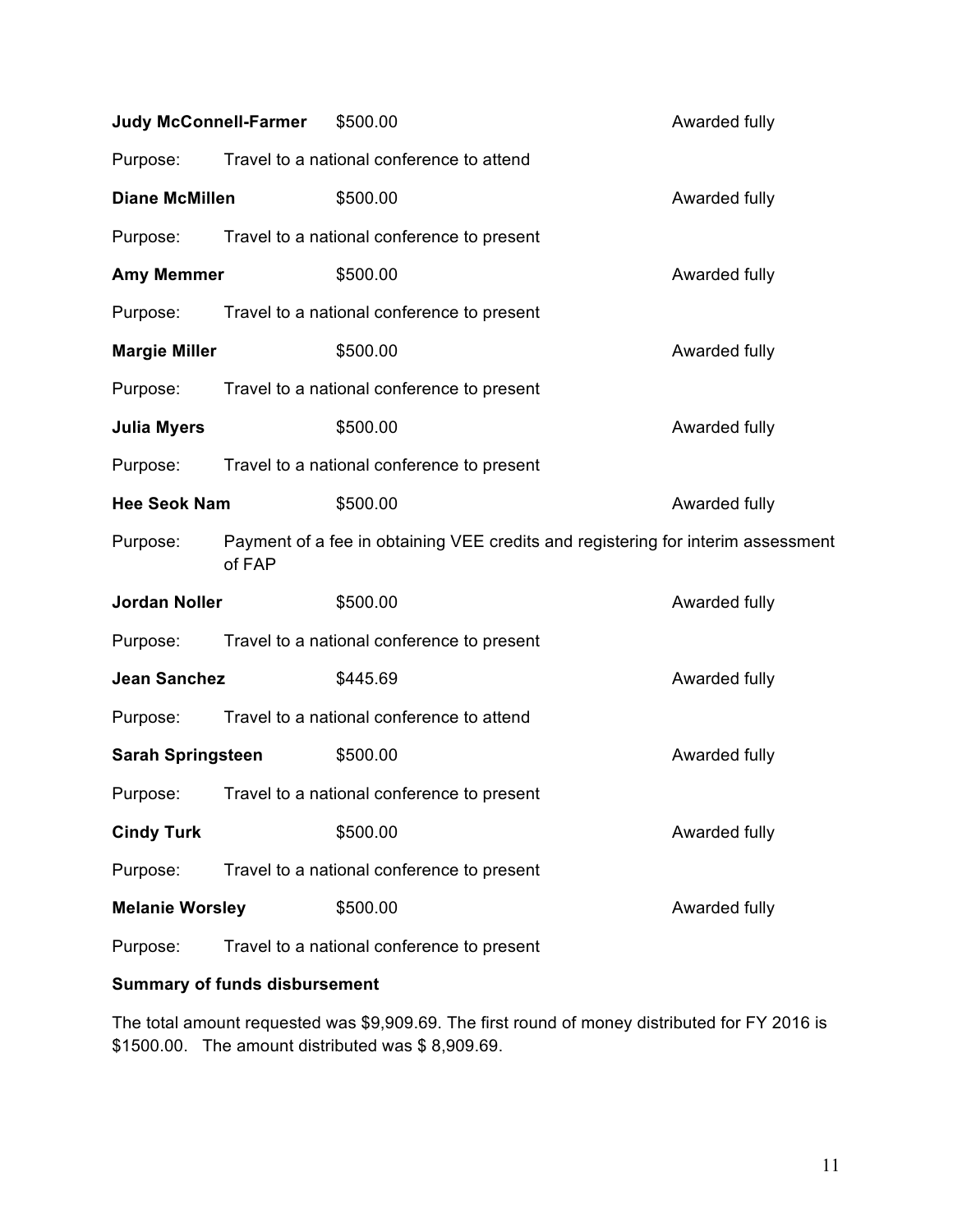## **Curriculum Grant Committee**

### **September 29, 2015**

### **Meeting Notes**

Present: Nancy Tate, David Pownell, Bobbe Mansfield, Lori Fenton, Margaret Wood

Lori Fenton and Diane McMillen by electronic means

The committee received a total of six grant applications for consideration. A summary of the applications received and the committee decision regarding each application follows:

| <b>Sarah Cook</b>      |                                                                                   | \$1500.00                                                                                                                                                                                                  | <b>Partially Awarded</b> |  |
|------------------------|-----------------------------------------------------------------------------------|------------------------------------------------------------------------------------------------------------------------------------------------------------------------------------------------------------|--------------------------|--|
| Purpose:               |                                                                                   | Request support for the development of MA 104 Intermediate Algebra example                                                                                                                                 |                          |  |
|                        |                                                                                   | problems with video solutions and explanations.                                                                                                                                                            |                          |  |
| <b>Keith Farwell</b>   |                                                                                   | \$1500.00                                                                                                                                                                                                  | <b>Partially Awarded</b> |  |
| Purpose:               |                                                                                   | Request support to develop a new course in Diagnostic Medical Sonography                                                                                                                                   |                          |  |
|                        |                                                                                   | Physics using an online format.                                                                                                                                                                            |                          |  |
| <b>Jason Jolicoeur</b> |                                                                                   | \$1500.00                                                                                                                                                                                                  | <b>Partially Awarded</b> |  |
| Purpose:               | Religion.                                                                         | Request support to develop a new course in Criminal Justice: Crime and                                                                                                                                     |                          |  |
| <b>Marda Messay</b>    |                                                                                   | \$550.00                                                                                                                                                                                                   | Partially Awarded        |  |
| Purpose:<br>taught.    | Requested funds to purchase films that will be utilized within the French courses |                                                                                                                                                                                                            |                          |  |
| <b>Janice Bacon</b>    |                                                                                   | \$3000.00                                                                                                                                                                                                  | Denied                   |  |
| Purpose:               | curricula.                                                                        | This was a combined proposal: Assessment and Curriculum. The proposal is to<br>support a process of imbedding OTA practices within the current existing                                                    |                          |  |
| <b>Gaspar Porta</b>    |                                                                                   | \$3000.00                                                                                                                                                                                                  | Denied                   |  |
| Purpose:               |                                                                                   | Request travel money to a conference outside of the FY16; development of a<br>course designed to create significant interest in and greater entry level access to<br>careers in the accounting profession. |                          |  |

Summary:The total amount awarded during this meeting: \$4000. The total awarded during the first committee meeting (for FY16) was \$5,338.00. The total funds available for FY 2016 is \$9,400.00.